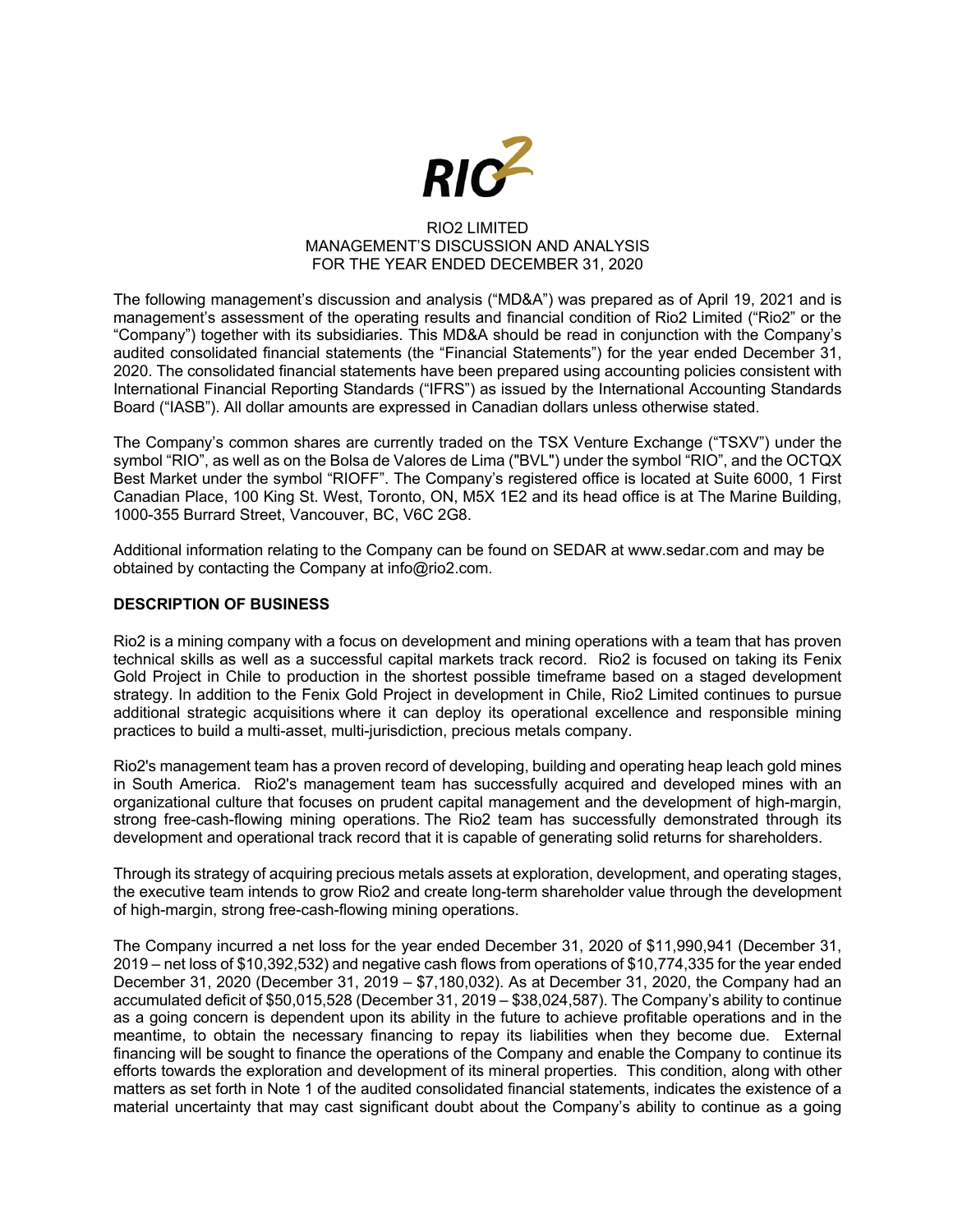concern. These consolidated financial statements do not include adjustments to the amounts and classification of assets and liabilities that might be necessary should the Company be unable to continue as a going concern.

On March 18, 2020 Rio2 provided an update on Covid-19. The Company advised that all of its personnel were working from home and continuing to manage the affairs of Rio2 via the Company's virtual business platform. The Company will continue to monitor events closely and follow guidance from local, provincial and governmental health authorities in Canada, Peru and Chile, to ensure Rio2's business practises are aligned with the latest recommendations.

On April 15, 2020, Rio2 announced that it had completed the strategic acquisition of Compañía Minera Paso San Francisco S.A. ("MPSF"). MPSF owns strategic mining infrastructure and facilities located adjacent to Rio2's Fenix Gold Project in Chile. MPSF was acquired by Rio2 for USD \$1.5 million from Inversiones Alxar S.A. ("Alxar"), a subsidiary of Empresas Copec S.A., a large Chilean industrial conglomerate.

The existing MPSF processing plant was established in the early 1990s by a previous owner to process gold and silver ore from the nearby Can-Can, Arqueros and Caique mines. Processing of ore from those mines ceased in 2005 and between 2008 and 2013, the plant reprocessed the tailings produced from previous ore processing at the production rate of 800 tonnes per day. In 2013, MPSF acquired the processing plant and associated infrastructure which have remained inactive since then. The acquisition of MPSF brings several strategic benefits to Rio2 and its optimization plans for the development of its nearby Fenix Gold Project, currently guided to commence construction in Q4 2021. Subsequent to its acquisition of MPSF, the name of MPSF to was changed to Lince S.A. ("Lince").

On April 20, 2020, Rio2 announced that it submitted its Environmental Impact Assessment ("EIA") for the construction and operation of its Fenix Gold Project to the Chilean Environmental Impact Assessment System. The objectives of the EIA are to identify, prevent, minimize, correct and mitigate any potential impacts to the environment or the social framework of the Fenix Gold Project.

The EIA presented to the Environmental Assessment Service, Atacama Region was prepared by Minería y Medio Ambiente Limitada ("MyMA"), the Company's highly experienced environmental and permitting consultants, in conjunction with senior members of the Rio2 and Fenix Gold team. Work on the EIA commenced in November 2018 with the preparation of an Environmental Baseline Study which included the documentation of flora, fauna, climate, air quality, archeological sites, hydrogeology, soil usage, geology, geomorphology, hydrogeology, geochemistry, water quality, paleontology, landscape, noise and vibrations along with a socio-demographic survey and ecosystem characterization during the various seasons of the year. The Environmental Baseline Study was completed in January 2020.

The EIA has been prepared to support the project outline of the Fenix Gold Project as defined in the Pre-Feasibility Study with an effective date of August 15, 2019. Approval of the EIA is anticipated for Q2 2021.

On April 30, 2020 Rio2 announced that it had retained the services of BUYINS.NET, a leading provider of Regulation SHO compliance monitoring, short sale trading statistics and market integrity surveillance.

On May 19, 2020, Rio2 announced that it made two key appointments to its Fenix Gold Project management team as the project progresses through the Environmental Impact Assessment review and approval process and prepares for construction, currently guided for Q4 2021. The appointees were Mr. Flavio Fuentes Olivares as Manager, Legal and Permitting and Mr. Edgardo Briones Landauro as Construction Manager.

On June 26, 2020, Rio2 announced the results of voting at its Annual and Special General Meeting of Shareholders held on Thursday, June 25, 2020. A total of 110,971,161 common shares were voted, representing 61.04% of 181,807,452 shares issued and outstanding as at the record date of the meeting. Shareholders voted in favor of all items put forward by the Board of Directors and management. All seven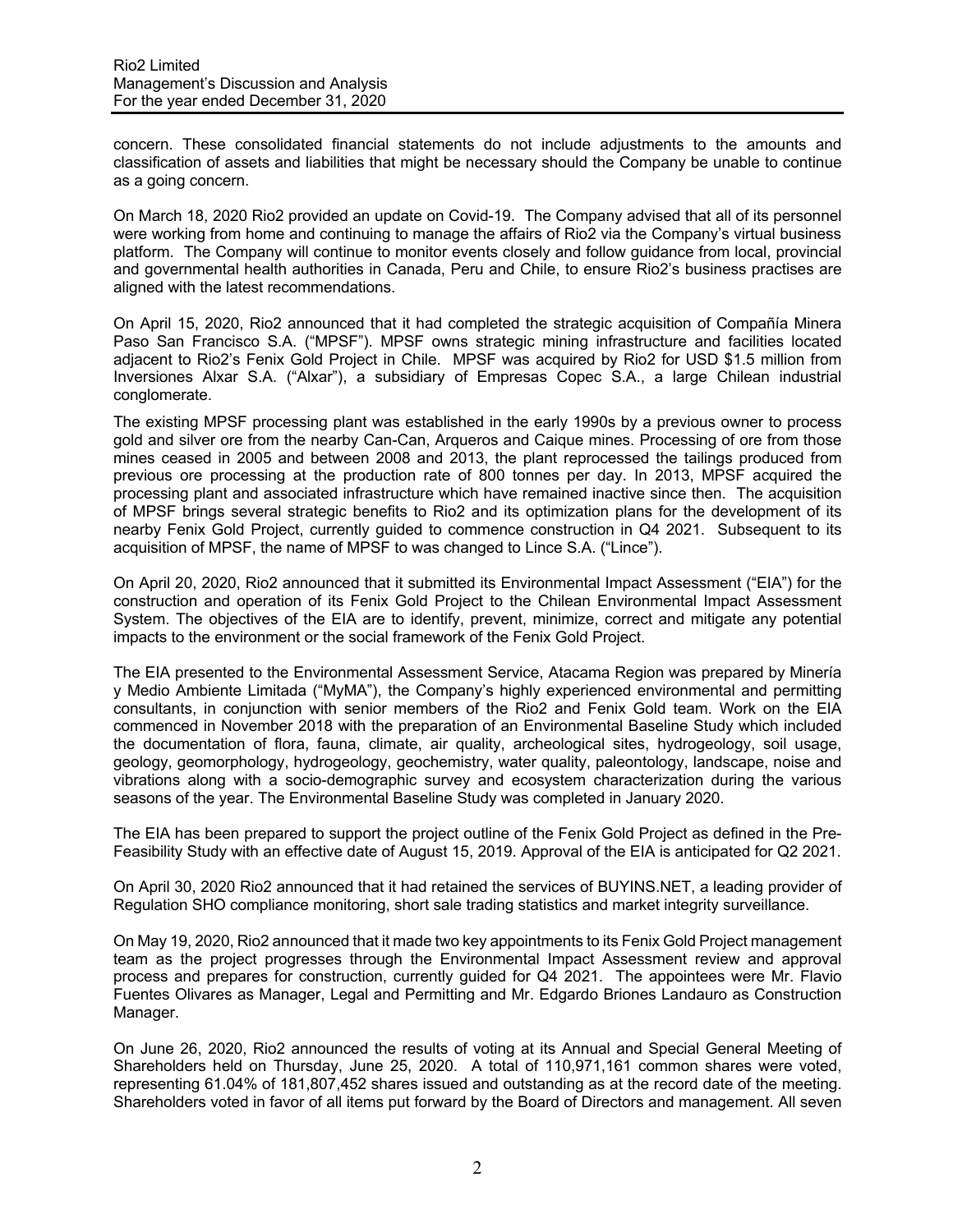of the individuals nominated for the board of directors were elected. Shareholders also voted in favor of (i) reappointing Grant Thornton LLP as auditors of the Company for the ensuing year and authorizing directors to fix their remuneration; and (ii) approving and ratifying the 2018 Rio2 Stock Option Plan.

The Company also announced on June 26, 2020 that it granted 3,850,000 incentive stock options (the "Stock Options") to purchase Rio2 common shares to directors, officers, employees and consultants pursuant to Rio2's Stock Option Plan. These Stock Options have an expiry date of June 26, 2025 and will vest as to 1/3 thereof on each of the first, second and third anniversaries of grant. Each Stock Option entitles the holder to purchase one Rio2 common share at a price of \$0.65 for a period of five years from the date of grant.

On July 7, 2020, Rio2 announced that it has taken another key step towards the development of its Fenix Gold Project by selecting STRACON S.A. as the lead mining services contractor for the Fenix Gold Project. Both companies have executed an early contractor involvement agreement ("ECI Agreement") for early works associated with contract mining services. Under the ECI Agreement, the parties will work exclusively over the coming months to further optimize the mining and civil construction aspects of the Project and conclude contract documentation.

The scope of the mining services contract will include mining of ore at the rate of 7.3M tonnes per annum (20,000 tonnes per day), waste mining, drilling, blasting, hauling, supply of operating personnel and mining equipment, supervision and management, dust suppression and road maintenance. The scope also includes water transportation from Copiapó to the mine site and maintenance of the entire mobile fleet of equipment plus all pre-mining and civil construction activities including the construction of platforms, leach pad, ponds, access roads and waste material deposits.

The financial terms of the mining contract will utilize an alliancing-style commercial framework based on the mine plan, methodologies and productivity estimate assumptions contained in the Fenix Gold Project Pre-Feasibility Study with an effective date of August 15, 2019.

On July 7, 2020, Rio2 also announced that Andrew Cox, Senior Vice President Operations, was appointed Executive Vice President and Chief Operating Officer. Andrew's appointment is a positive and logical step as he has led the technical work for the Fenix Gold Project over the past 2 years from our technical office in Lima and will continue to leverage his extensive experience having built and operated the La Arena and Shahuindo mines in Peru.

On September 15, 2020, Rio2 and Six Wave Innovations Inc announced that they executed a non-binding Letter of Intent for the trialing of Sixth Wave's patented IXOS® purification polymer for Rio2's Fenix Gold Project. Under the terms of the LOI, Rio2 will send representative ore samples from its Fenix Gold Project to Sixth Wave for testing and analysis in its Salt Lake City facility. Sixth Wave will perform a combination of leaching and recovery tests using its IXOS® Mining Technology on these samples consistent with protocols for the expected heap leach mining activity planned for the Fenix Gold Project. Upon successful completion and positive results of the pilot program, the companies would then move to an implementation phase incorporating the IXOS® Mining Technology in the actual processing plant to be constructed at the Fenix Gold Project.

On September 28, 2020, Rio2 announced that it had taken another key step towards the development of its Fenix Gold Project by selecting the following lead contractors:

- Process plant / site infrastructure construction contractor HLC Ingeniería y Construcción
- Leach pad and civil design contractor Anddes Asociados S.A.C.
- Civil earthmoving and construction contractor STRACON S.A.

Together with Rio2, the companies have executed an ECI Agreement for early works associated with the process plant / site infrastructure, leach pad and project civil design and construction. Prior to the signing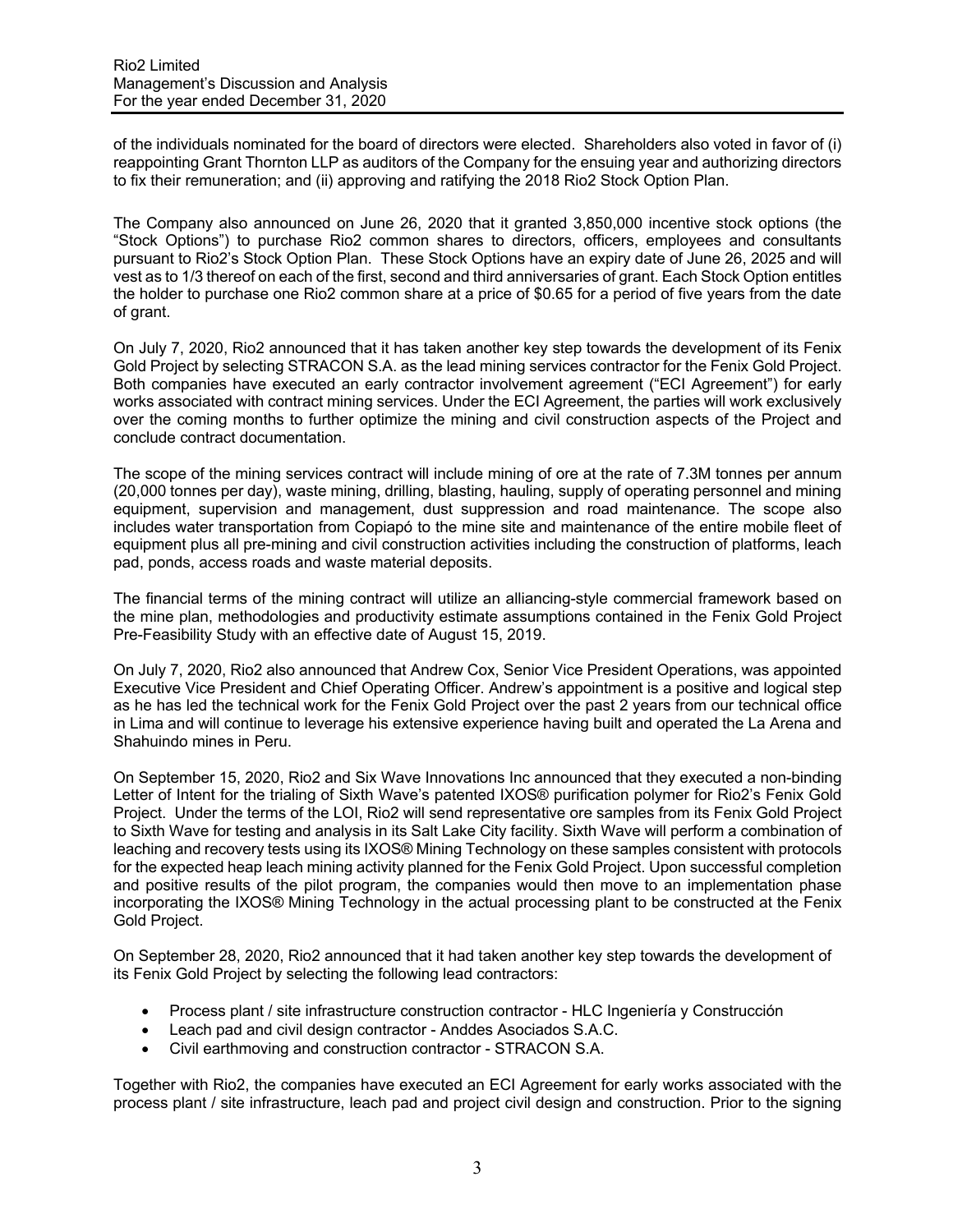of this ECI Agreement, the parties have been working exclusively over the past few months in close cooperation with Rio2 management to detail all project engineering items related to the construction of the Fenix Gold Mine. Detailed engineering activities for the construction of the Fenix Gold Mine are scheduled to be completed in December in preparation for project financing.

The Fenix Gold Project was included in a selected list of 220 multi-sector projects to be prioritized by the Office of Sustainable Project Management (GPS) - part of the Chilean Ministry of Economy. This governmental office helps prioritize development projects that are perceived as environmentally responsible and sustainable and also respectful of their surrounding communities.

On October 19, 2020, Rio2 announced that it has initiated a new Chile-wide exploration strategy. This effort is to expand the Company's footprint in Chile in addition to the current development of its Fenix Gold Project. Rio2's new exploration strategy is to explore for precious metals deposits that have the potential to develop into economic mining operations. This new initiative will leverage on Rio2's mine development platform in the country.

Rio2 recently acquired 33,356 hectares of prospective exploration ground to consolidate its presence in the Atacama Region. Rio2 also has seven exploration prospects which remain to be systematically explored, covering 11,200 hectares. These prospects are Anacorire, Piedra Parada, Amarello, Toro, Laguna, Roca and Santa Rosa. A systematic program of detailed geological mapping, geochemical rock/soil sampling and geophysics, will be initiated with the objective of defining drilling targets over the next 12 months.

On October 21, 2020, Rio2 announced that it has taken another key step towards the development of its Fenix Gold Project by engaging Scotiabank to act as the Company's financial advisor in evaluating financing options to fund the development of the Fenix Gold Project.

On October 26, 2020, Rio2 announced that it has achieved another milestone towards the development of its Fenix Gold Project by being granted provisional easement rights to surface lands owned by the Government. The easement rights cover 843 hectares of land that are required for the construction and operation of the Fenix Gold Mine as defined in the Pre-Feasibility Study. This constitutes an important milestone for the Fenix Gold Project as it now has unencumbered access to the surface land for all its mine installations and infrastructure which is a key element of the permitting process for the construction and operation of the Project.

Current guidance for the timing of development of the Fenix Gold project is for pre-construction and lead equipment orders to commence in Q2, 2021 and first gold production is targeted for H2, 2022.

On December 31, 2020, Rio2 announced that it granted a total of 400,000 restricted share units to certain executive officers of the Company. The equity incentive awards have been granted pursuant to the Company's Share Incentive Plan and are subject to vesting provisions.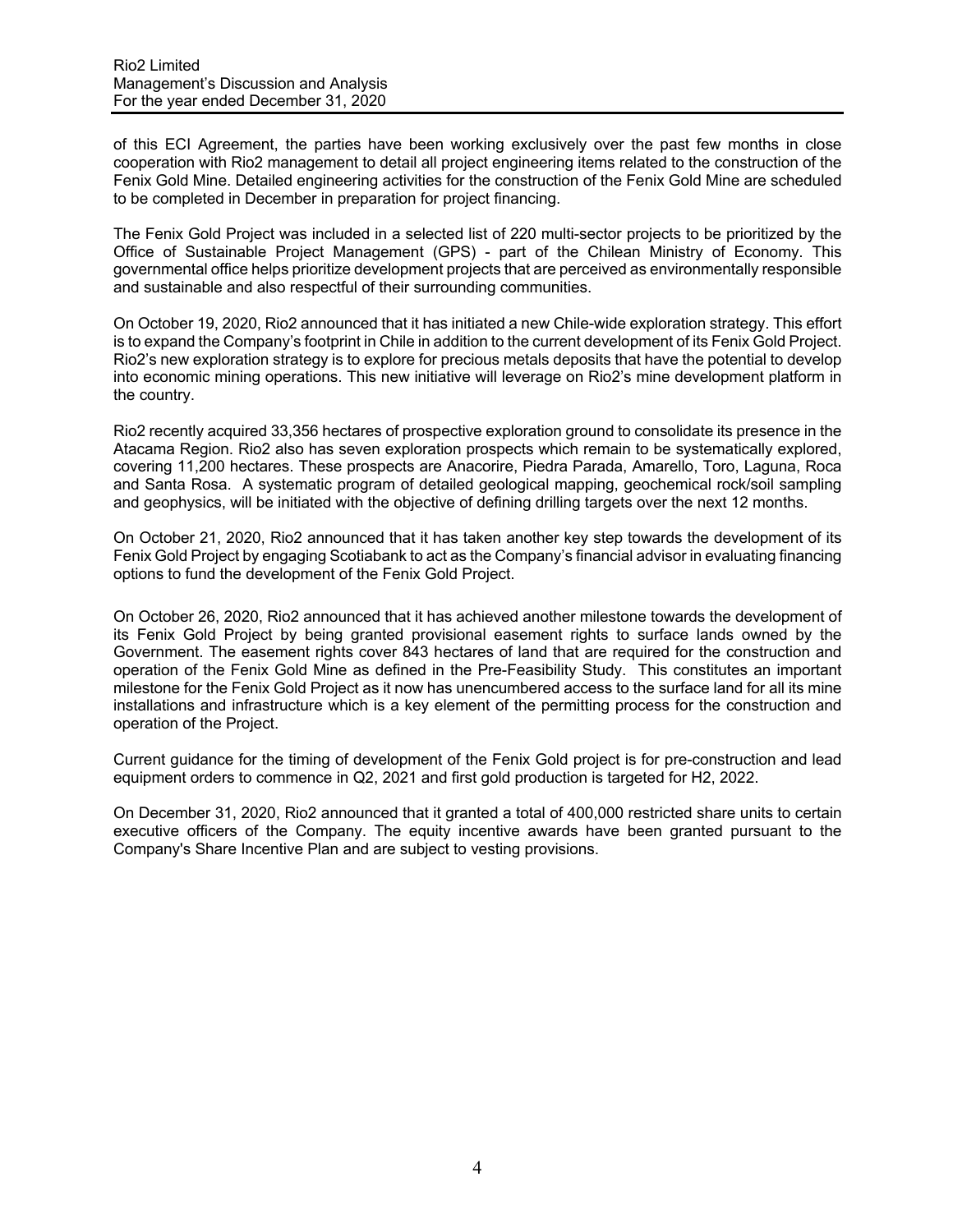# **REVIEW OF PROPERTIES**

## *Exploration and Evaluation Assets*

|                            | <b>Fenix Gold Project</b><br>Chile | <b>Anocarire Gold</b><br><b>Project Chile</b> |    | Total        |
|----------------------------|------------------------------------|-----------------------------------------------|----|--------------|
| Balance, December 31, 2018 | \$53,089,535                       | 6,250,166                                     | S  | 59,339,701   |
| Additions                  | 5,375,095                          |                                               |    | 5,375,095    |
| Option income received     |                                    | (796,140)                                     |    | (796, 140)   |
| Effect of exchange rate    |                                    | (266,366)                                     |    | (266, 366)   |
| Balance, December 31, 2019 | \$58,464,630                       | 5,187,660                                     | \$ | 63,652,290   |
| Additions                  | 13,143,554                         |                                               |    | 13.143.554   |
| Option income received     |                                    | (386, 618)                                    |    | (386, 618)   |
| Effect of exchange rate    |                                    | (93, 328)                                     |    | (93, 328)    |
| Balance, December 31, 2020 | \$71,608,184                       | 4,707,714                                     |    | \$76,315,898 |

#### Fenix Gold Project (Chile)

On July 24, 2018, the Company acquired the Fenix Gold Project. Evaluation related costs were capitalized to the asset from the date of acquisition by Rio2. Additions to the Fenix Gold Project include drilling, technical consultant fees, equipment rentals, acquisition of Lince S.A. ("Lince") and the Asset Retirement for Lince.

## Anocarire Project (Chile)

On July 24, 2018, the Company acquired the Anocarire Gold Project. Upon acquisition, the value of \$6,317,160 was assigned to Anocarire based on the \$4.8 million USD option payment that may be paid to Rio2 by Andex Minerals, a company controlled by a former director of Atacama Pacific. During the year ended December 31, 2018, a payment of \$200,000 USD was received. During the year ended December 31, 2019, a payment of \$600,000 USD was received. During the year ended December 31, 2020, a payment of \$300,000 USD was received.

On December 14, 2020, the option payment was revised so that Andex Minerals may pay Rio2 \$5 million USD by December 31, 2021.

Payments under this option payment are being recorded as a reduction of the exploration and evaluation asset.

#### **SELECTED ANNUAL INFORMATION**

The following table provides selected annual information of the Company for the three most recently completed financial years:

|                                    | December 31,<br>2020 |    | December 31,<br>2019 | December 31,<br>2018 |
|------------------------------------|----------------------|----|----------------------|----------------------|
| Total Assets                       | \$<br>93,708,000     | \$ | 94,054,428           | 71.174.221           |
| Shareholders' Equity               | 85,582,081           |    | 90,184,220           | 68,753,956           |
| <b>Total Long-Term Liabilities</b> | 5,083,930            |    |                      |                      |
| <b>Total Revenue</b>               |                      |    |                      |                      |
| Net Loss                           | 11.990.941           |    | 10,392,532           | 8,270,500            |
| Basic and Diluted Loss per Share   | 0.06                 | S  | 0.07                 | 0.16                 |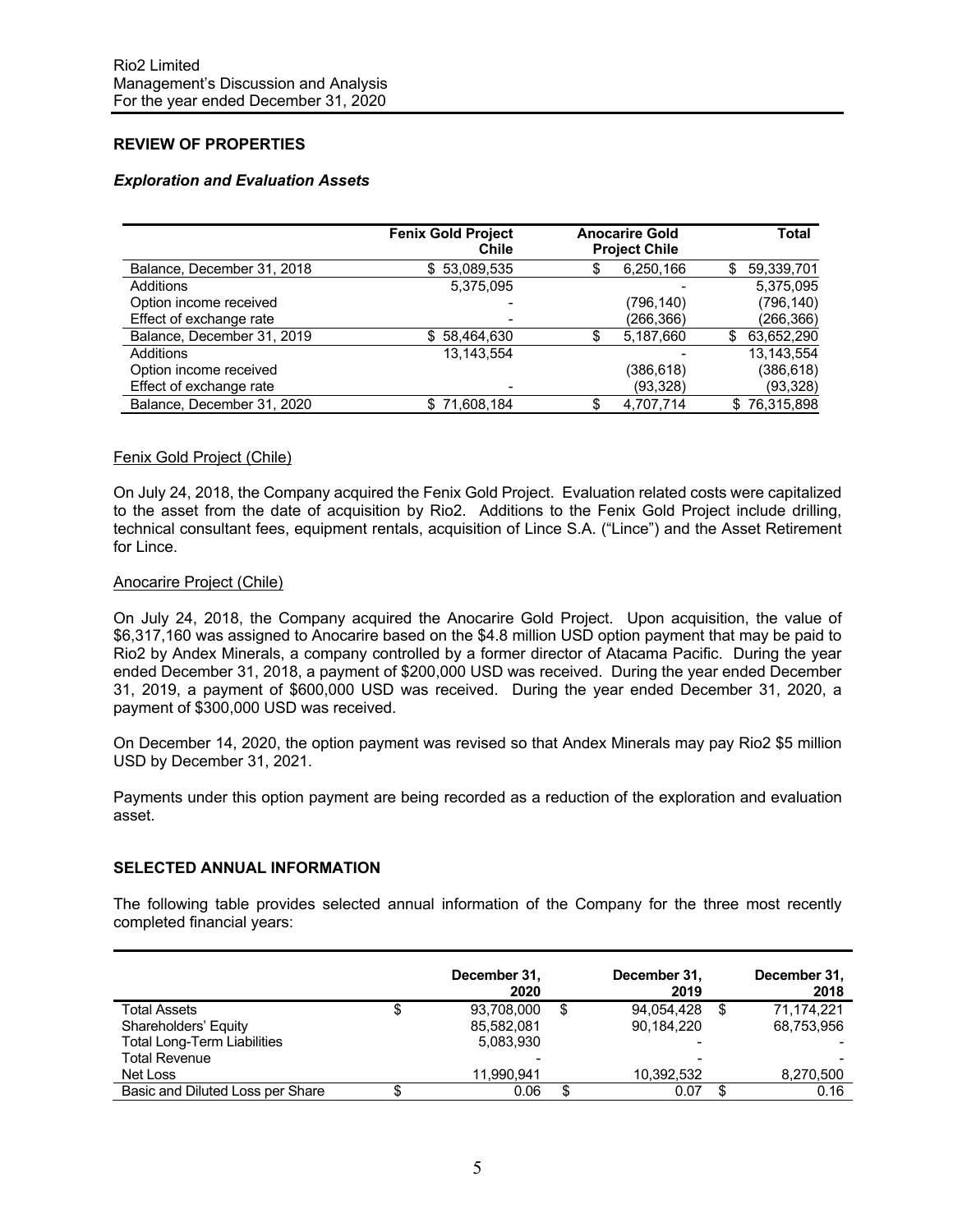## **SUMMARY OF QUARTERLY RESULTS**

The following table sets out selected quarterly financial information and is derived from the financial statements prepared by the Company's management.

| Quarter Ended      | Revenue                   | Net Loss  |   | Loss Per Share | <b>Total Assets</b> |
|--------------------|---------------------------|-----------|---|----------------|---------------------|
| December 31, 2020  | \$<br>S<br>$\blacksquare$ | 4.830.982 | S | 0.03           | \$<br>94.328.231    |
| September 30, 2020 |                           | 2,407,937 |   | 0.01           | 94,557,256          |
| June 30, 2020      |                           | 2,684,551 |   | 0.01           | 91.812.923          |
| March 31, 2020     |                           | 2,067,471 |   | 0.01           | 89.863.306          |
| December 31, 2019  |                           | 3.537.104 |   | 0.03           | 94.054.428          |
| September 30, 2019 |                           | 2,380,910 |   | 0.02           | 93.841.016          |
| June 30, 2019      |                           | 2,172,297 |   | 0.01           | 73.987.762          |
| March 31, 2019     |                           | 2,302,221 |   | 0.01           | 76.771.755          |

As the Company's projects are still in the exploration and evaluation stage, the Company continues to incur losses each quarter and the trend remains unchanged for the near future. Increased losses are likely to occur as the Company is now more actively evaluating potential opportunities.

## **RESULTS OF OPERATIONS**

#### Year ended December 31, 2020

The principal business activity during the year ended December 31, 2020 was the further development of the Fenix Gold Project, as well the evaluation of other precious metal projects that can be developed into mines with a goal towards their acquisition.

The Company recorded a net loss of \$11,990,941 compared to a net loss of \$10,392,532 for the year ended December 31, 2019. The increase in net loss in 2020 was primarily due to an increase in employment costs, share-based compensation, office and miscellaneous and investor relations, as well as other expense categories, as follows:

- Employment costs of \$5,326,826 during the year ended December 31, 2020, compared to \$4,661,389 during the year ended December 31, 2019. The increase is due to bonuses paid to executive officers, as well as the addition of new employees in Chile to support the Fenix Gold Project.
- Share based compensation of \$2,279,645 during the year ended December 31, 2020 compared to \$1,907,045 in the prior year. The increase is due to the timing of vesting of the stock options and RSUs.
- Professional fees of \$1,007,002 during the year ended December 31, 2020 compared to \$953,323 during the year ended December 31, 2019. The increase was due to additional legal fees relating to increased M&A activities.
- Office expenses were \$904,062 during the year ended December 31, 2020, compared to \$515,915 in the prior year. This was due to an increase in activities of the Company, the expansion of the office in Lima, Peru and associated office rent, telecommunication expenses, and insurance.
- Investor relations expenses of \$418,210 during the year ended December 31, 2020 compared to \$96,251 the prior year. The increase is due to an increase in conference fees, as well as outsourcing of investor relation activities.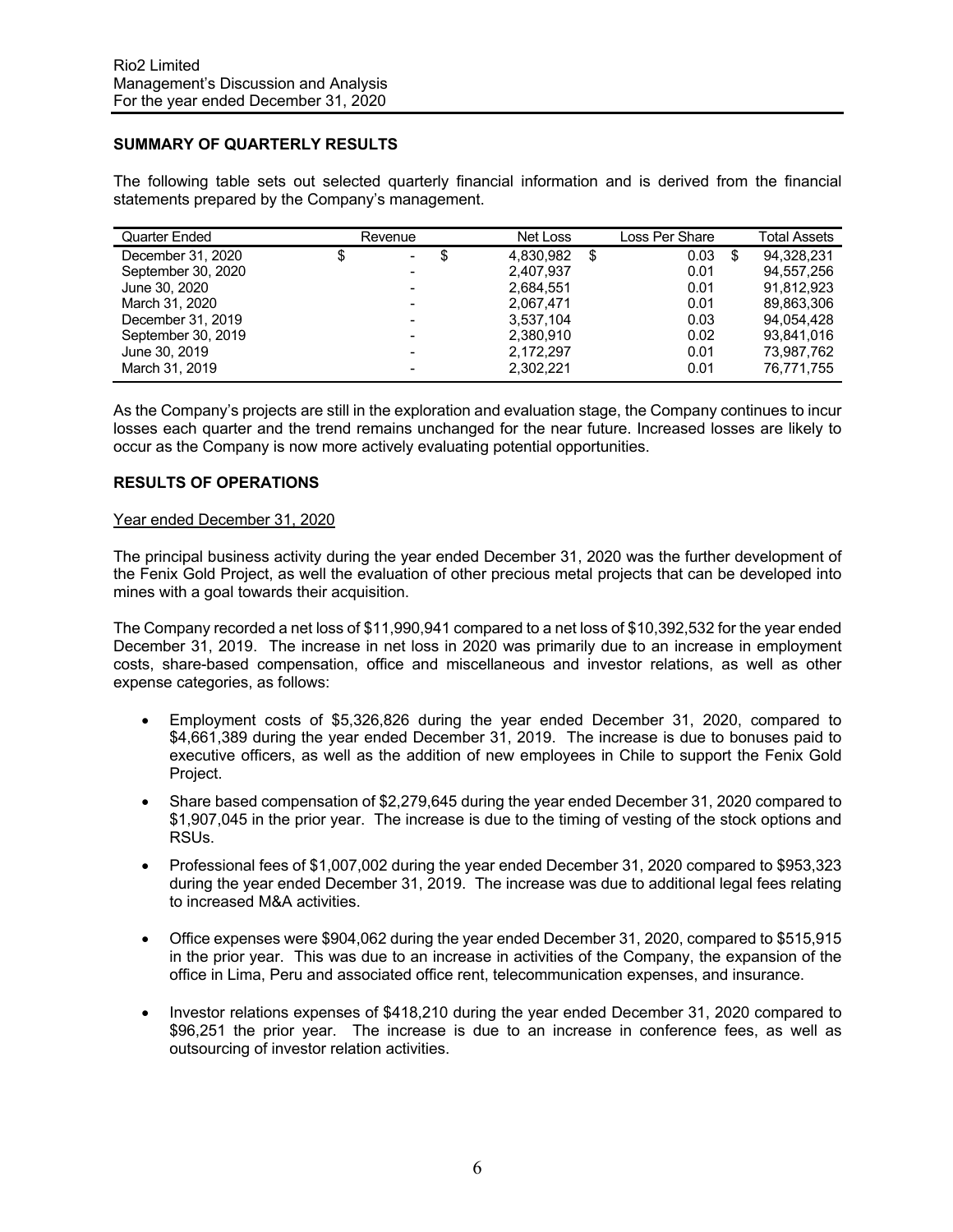• Directors fees of \$230,499 during the year ended December 31, 2020 compared to \$103,000 during the year ended December 31, 2019. The increase is due to the decision to remunerate nonexecutive directors with cash commencing July 2019, due to increased activity of the Company with the private placement in August 2019 and the filing of the NI 43-101 in October 2019. Fees were paid for the full year ended December 31, 2020, and in the year ended December 31, 2019 fees were paid from July onwards, resulting in the increase.

The increases in net expenses were partially offset by the following:

- Exploration expenses of \$270,566 were incurred for the year ended December 31, 2020, compared to \$625,364 during the year ended December 31, 2019. Exploration costs decreased due to efforts being concentrated on the advancement of the Fenix Gold Project.
- Travel expenses of \$90,689 during the year ended December 31, 2020 compared to \$240,527 in the prior year. The decrease is due to a decrease in travel due to the Covid-19 pandemic.

## Three months ended December 31, 2020

The principal business activity during the year ended December 31, 2020 was the further development of the Fenix Gold Project, as well the evaluation of other precious metal projects that can be developed into mines with a goal towards their acquisition.

The Company recorded a net loss of \$4,830,982 compared to a net loss of \$3,537,104 for the same period in 2019. The small increase in net loss in 2020 was primarily due to an increase in employment expenses as follows:

• Employment costs of \$1,858,679 for the three months ended December 31, 2020 compared to \$1,176,896 for the three months ended December 31, 2019. The increase is due to bonuses paid to executive officers, as well as the addition of new employees in Chile to support the Fenix Gold Project.

The increase was partially offset by the following:

- Exploration costs of \$136,102 for the three months ended December 31, 2020 compared to \$444,235 for the three months ended December 31, 2019. Exploration costs decreased due to efforts being concentrated on the advancement of the Fenix Gold Project.
- Stock based compensation of \$520,536 for the three months ended December 31, 2020 compared to \$679,746 for the three months ended December 31, 2019. The decrease was due to the timing of vesting of stock options and RSUs.
- Travel expense of \$14,105 for the three months ended December 31, 2020 compared to \$121,350 for the three months ended December 31, 2019. Travel expenses decreased due to the Covid-19 pandemic and in return, conferences occurring via virtual platforms, as well as reducing trips the Fenix Gold Project.

#### **RELATED PARTY TRANSACTIONS AND BALANCES**

Key management consists of the Board of Directors and senior management. Senior management is defined as the President & CEO, and Executive Vice Presidents. Key management compensation for the years December 31, 2020 and 2019 was as follows: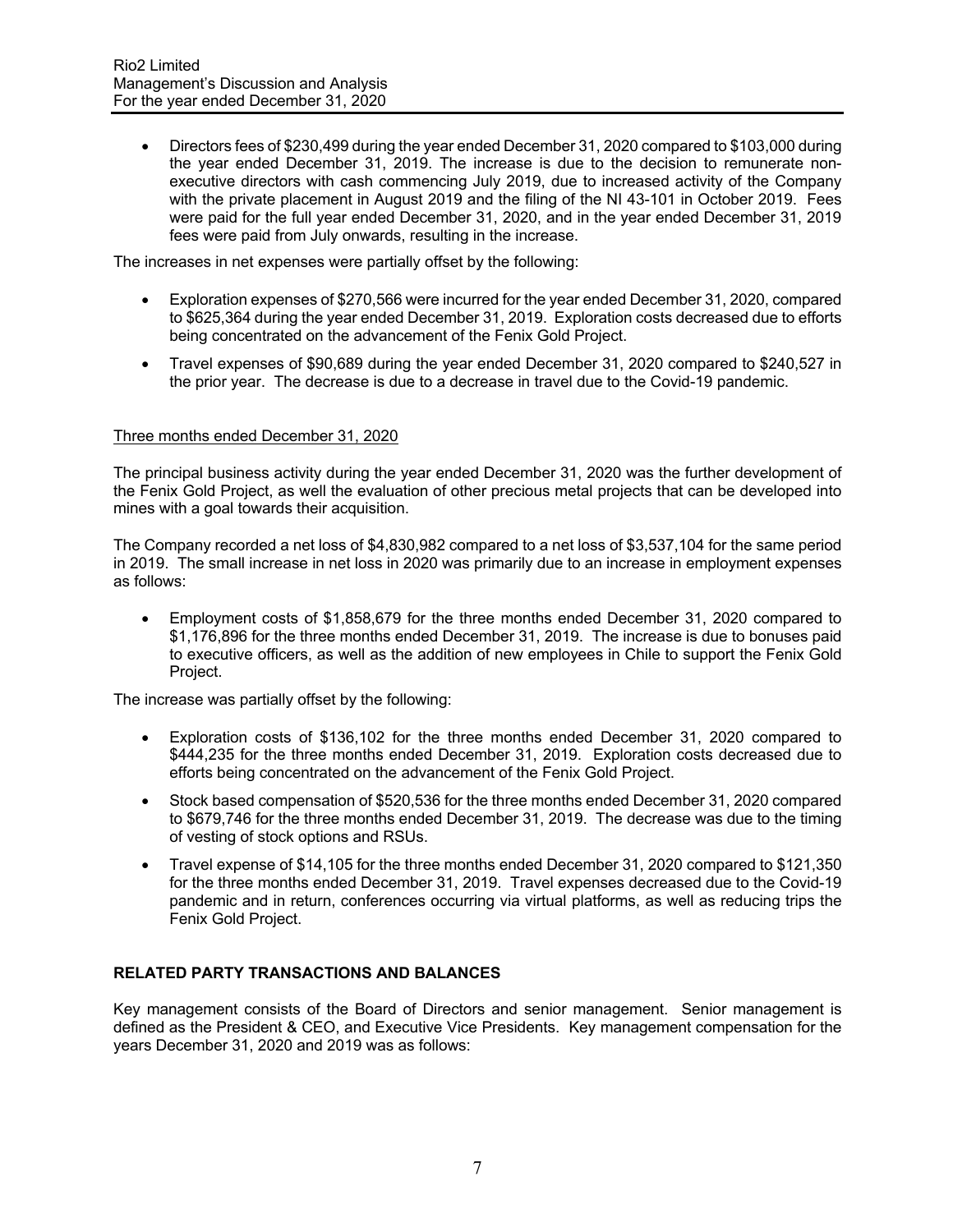|                                                                       | 2020                 | 2019                       |
|-----------------------------------------------------------------------|----------------------|----------------------------|
| Senior management – consulting and employment costs<br>Directors fees | 1,913,742<br>230.499 | \$<br>1,685,940<br>103.000 |
| Share-based compensation                                              | 1,353,704            | 1,236,980                  |
|                                                                       | 3.497.945            | 3,025,920                  |

In addition to the compensation for directors and officers, the Company had the following transactions with related parties:

- (a) During the year ended December 31, 2020, the Company incurred legal fees of \$40,271 (2019 \$248,757) from a firm in which a former director of Rio2 (who ceased being a director on May 28, 2019) is a partner.
- (b) During the year ended December 31, 2020, the Company incurred management fees of \$174,596 (2019 - \$299,804) from a company owned by a director of Rio2.

## **FINANCIAL CONDITION, LIQUIDITY AND CAPITAL RESOURCES**

The Company is an exploration and evaluation stage company seeking additional opportunities. The business of exploring for minerals involves a high degree of risk and there can be no assurance that any of Company's current or future exploration programs will result in profitable mining operations. The Company has no source of revenue and has significant cash requirements to meet its administrative overhead and maintain its mineral interests.

The financial statements were prepared on a "going concern" basis, which assumes that the Company will be able to realize its assets and discharge its liabilities in the normal course of business. As of December 31, 2020, the Company had a working capital surplus of \$1,858,425 (December 31, 2019 – working capital surplus of \$15,819,198). The Company does not currently hold any revenue-generating properties and thereby continues to incur losses. As at December 31, 2020, the Company had an accumulated deficit of \$50,015,528 (December 31, 2019 – \$38,024,587).

As of December 31, 2020, the Company has cash totalling \$3,314,110 (December 31, 2019 - \$5,410,836), short term investments of \$1,058,558 (December 31, 2019 - 14,060,407) and current liabilities of \$3,041,989 (December 31, 2019 - \$3,870,208). The current liabilities are accounts payable of \$2,764,950 due on demand, as well as an additional accrued liability of \$10,000 with an unknown date of settling the obligation (December 31, 2019 - Accounts payable of \$3,860,208 due on demand and accrued liabilities of \$10,000), as well as the current portion of a lease liability of \$267,039 (December 31, 2019 - \$nil).

In February and March 2019, the Company completed a private placement for gross proceeds of \$7,000,000. The proceeds of this private placement were used for the advancement of the Fenix Gold Project, as well as for general corporate and working capital purposes. In August 2019, the Company completed a bought deal for gross proceeds of \$25,000,000. The proceeds of the bought deal that have already been spent have been used for the advancement of the Fenix Gold Project, as well as for general corporate and working capital purposes. The unspent funds from the bought deal have been budgeted towards the advancement of the Fenix Gold Project and general corporate and working capital purposes.

Long-term, the Company's ability to execute its work plan, meet its administrative overhead obligations, discharge its liabilities and fulfill its commitments as they come due is dependent upon its success in obtaining additional financing and, ultimately, on locating economically recoverable resources and attaining profitable operations.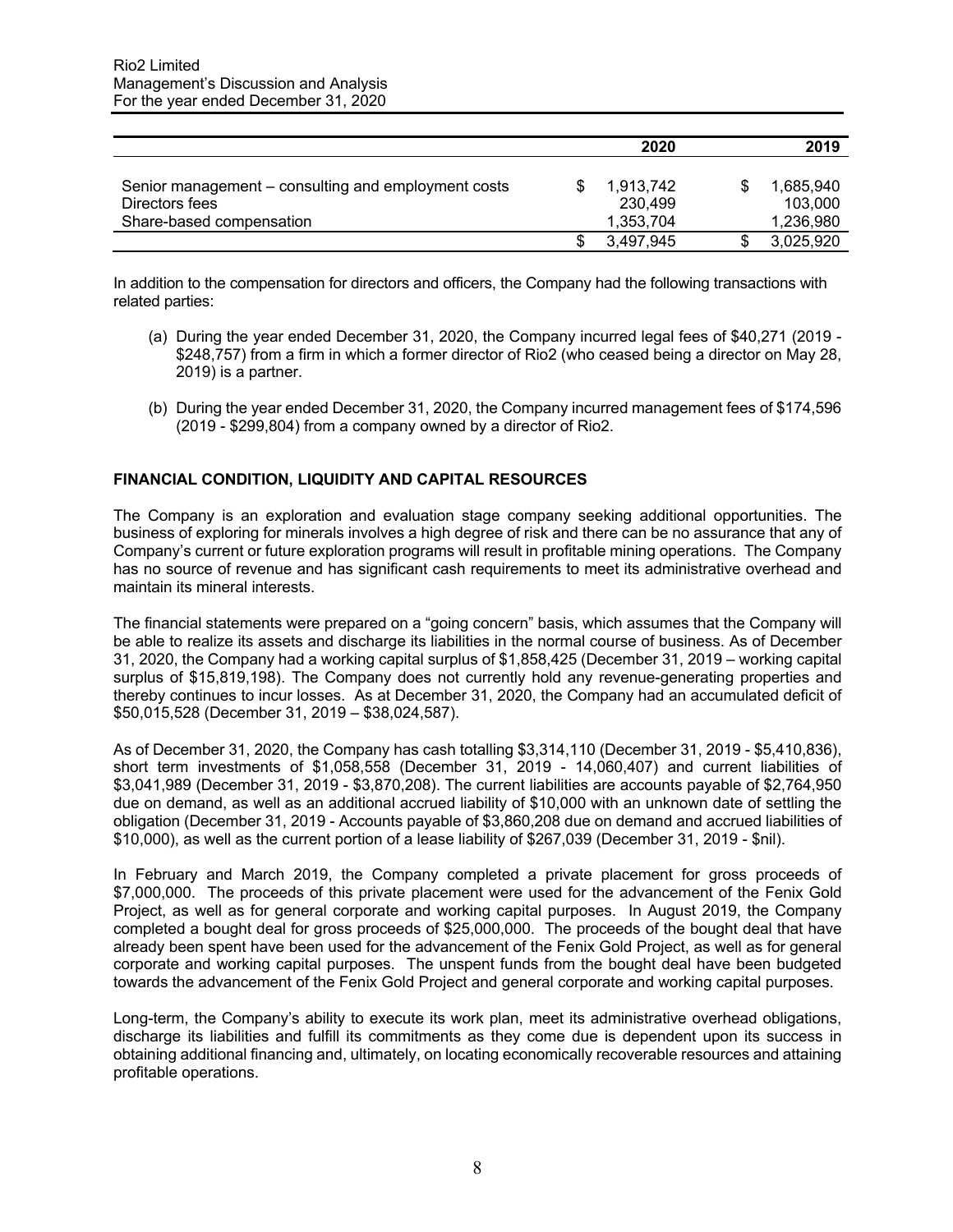External financing will be sought to finance the operations of the Company and enable it to continue its efforts towards the exploration and development of its mineral properties. Failure to continue as a going concern would require the restatement of assets and liabilities on a liquidation basis, which could differ materially from the going concern basis.

## **OFF-BALANCE SHEET ARRANGEMENTS**

At December 31, 2020, the Company had no material off-balance sheet arrangements such as guarantee contracts, contingent interest in assets transferred to an entity, derivative instruments obligations, or any obligations that trigger financing, liquidity, market, or credit risk to the Company.

## **PROPOSED TRANSACTIONS**

As at the date of this MD&A, the Company had no proposed transactions.

## **EVENTS SUBSEQUENT TO DECEMBER 31, 2020**

Subsequent to December 31, 2020:

- a. The Company received \$5,684,416 from the exercise of 8,745,256 warrants.
- b. 1,726,766 warrants with an exercise price of \$0.65 expired.

#### **RISKS AND UNCERTAINTIES**

The Company's business consists of the exploration, evaluation and development of mineral properties and is subject to certain risks. The risks described below are not the only risks facing the Company and other risks now unknown to the Company may arise or risks now thought to be immaterial may become material. No guarantee is provided that other factors will not affect the Company in the future. Many of these risks are beyond the control of the Company.

### *Covid-19*

In December 2019, a novel strain of coronavirus was reported in Wuhan, China. On March 11, 2020, the World Health Organization declared the outbreak to constitute a pandemic. The spread of COVID-19 has severely impacted economies around the globe. In many countries, including Canada, Chile and Peru, businesses have been forced to cease or limit operations for long or indefinite periods of time. Measures taken to contain the spread of the virus, including travel bans, quarantines, maintaining minimum distances between people, and closures of non-essential services have triggered significant disruptions to businesses worldwide, resulting in significant unemployment and an economic slowdown. Global stock markets have also experienced great volatility and a significant weakening of certain sectors. Governments and central banks have responded with monetary and fiscal interventions designed to stabilize economic conditions. To date, the Company's operations have not been materially negatively affected by these events, apart from increasing costs, in particular around health and safety and housing field-staff. The duration and impact of the COVID-19 pandemic, as well as the effectiveness of government and central bank responses, remains unclear at this time. It is not possible to reliably estimate the duration of the impact, the severity of the consequences, nor the impact, if any, on the financial position and results of the Company for future periods.

#### *Limited History of Operations*

The Company has had a limited operating history upon which an evaluation of the Company, its current business and its prospects can be based. An investor should consider any purchase of the Company's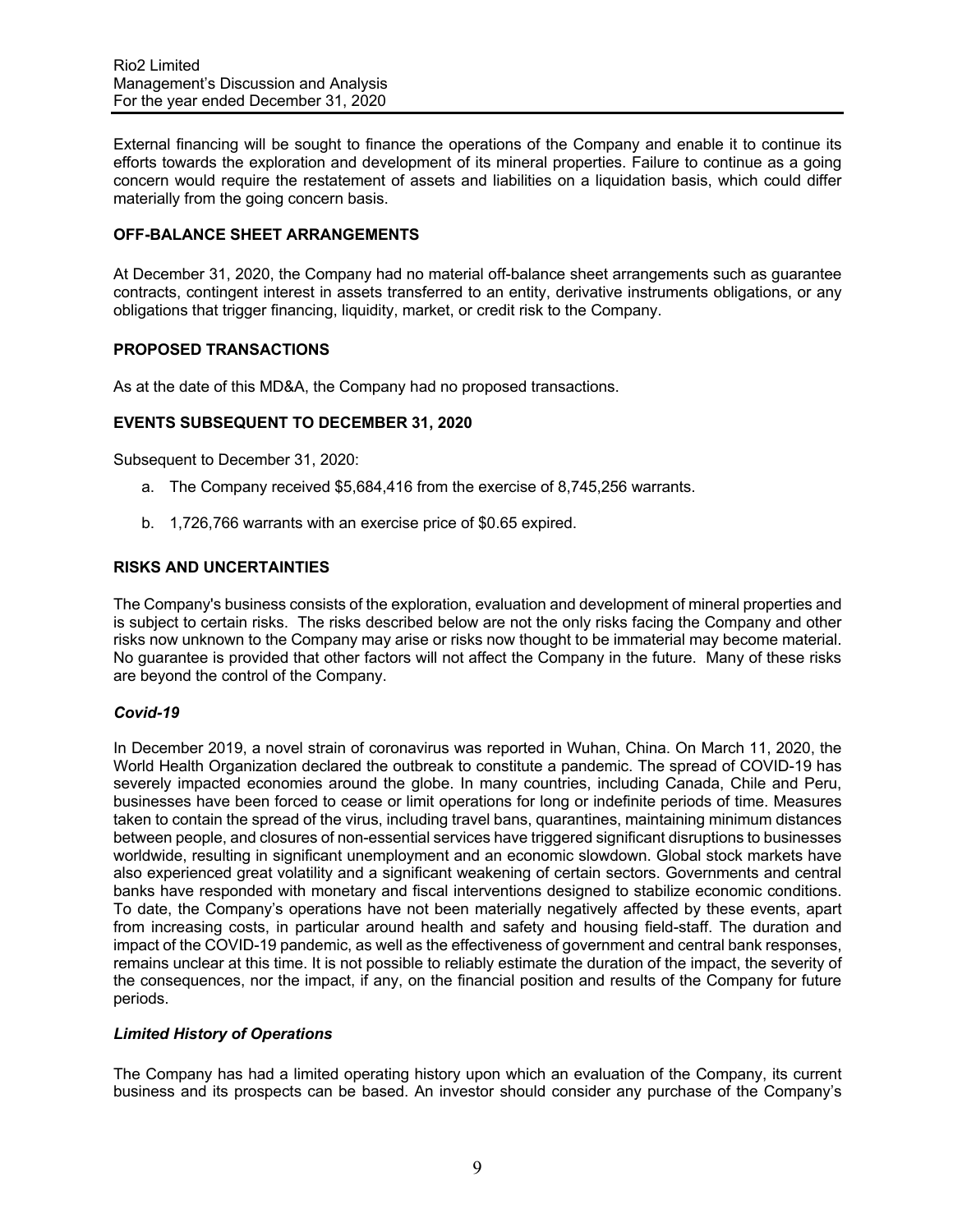securities in light of the risks, expenses, and problems frequently encountered by all companies in the early stages of their corporate development.

#### *Risks Inherent in Acquisitions*

It is part of the Company's corporate strategy to actively pursue the acquisition of exploration, development and production assets consistent with its acquisition and growth strategy. From time to time, the Company may also acquire securities of or other interests in companies with respect to which it may enter into acquisitions or other transactions. Acquisition transactions involve inherent risks, including but not limited to:

- accurately assessing the value, strengths, weaknesses, contingent and other liabilities, and potential profitability of acquisition candidates;
- ability to achieve identified and anticipated operating and financial synergies;
- unanticipated costs;
- diversion of management attention from existing business;
- potential loss of the Company's key employees or key employees of any business acquired;
- unanticipated changes in business, industry, or general economic conditions that affect the assumptions underlying the acquisition; and
- decline in the value of acquired properties, companies, or securities.

Any one or more of these factors or other risks could cause the Company not to realize the anticipated benefits of an acquisition of properties or companies, and could have a material adverse effect on its financial condition.

## *Dilution and Future Sales of Common Shares*

The Company is in the exploration and evaluation stage of its corporate development; it owns no producing properties and, consequently has no current operating income or cash flow from the properties it holds, nor has it had any income from operations in the past three financial years. As a consequence, operations of the Company are primarily funded by equity subscriptions. The Company may issue additional shares in the future, which may dilute a shareholder's holdings in the Company. The Company's articles permit the issuance of an unlimited number of Common Shares and shareholders will have no pre-emptive rights in connection with further issuances.

#### *Nature of Mining, Mineral Exploration and Development Projects*

Mining operations generally involve a high degree of risk. The Company's operations are subject to the hazards and risks normally encountered in the exploration, development, and production of minerals, including environmental hazards, explosions, unusual or unexpected geological formations or pressures and periodic interruptions in both production and transportation due to inclement or hazardous weather conditions. Such risks could result in damage to, or destruction of, mineral properties or producing facilities, personal injury, environmental damage, delays in mining, monetary losses, and possible legal liability.

Development projects have no operating history upon which to base estimates of future cash operating costs. For development projects, resource estimates and estimates of cash operating costs are, to a large extent, based upon the interpretation of geologic data obtained from drill holes and other sampling techniques, and feasibility studies, which derive estimates of cash operating costs based upon anticipated tonnage and grades of ore to be mined and processed, ground conditions, the configuration of the ore body, expected recovery rates of minerals from the ore, estimated operating costs, anticipated climatic conditions and other factors. As a result, actual production, cash operating costs and economic returns could differ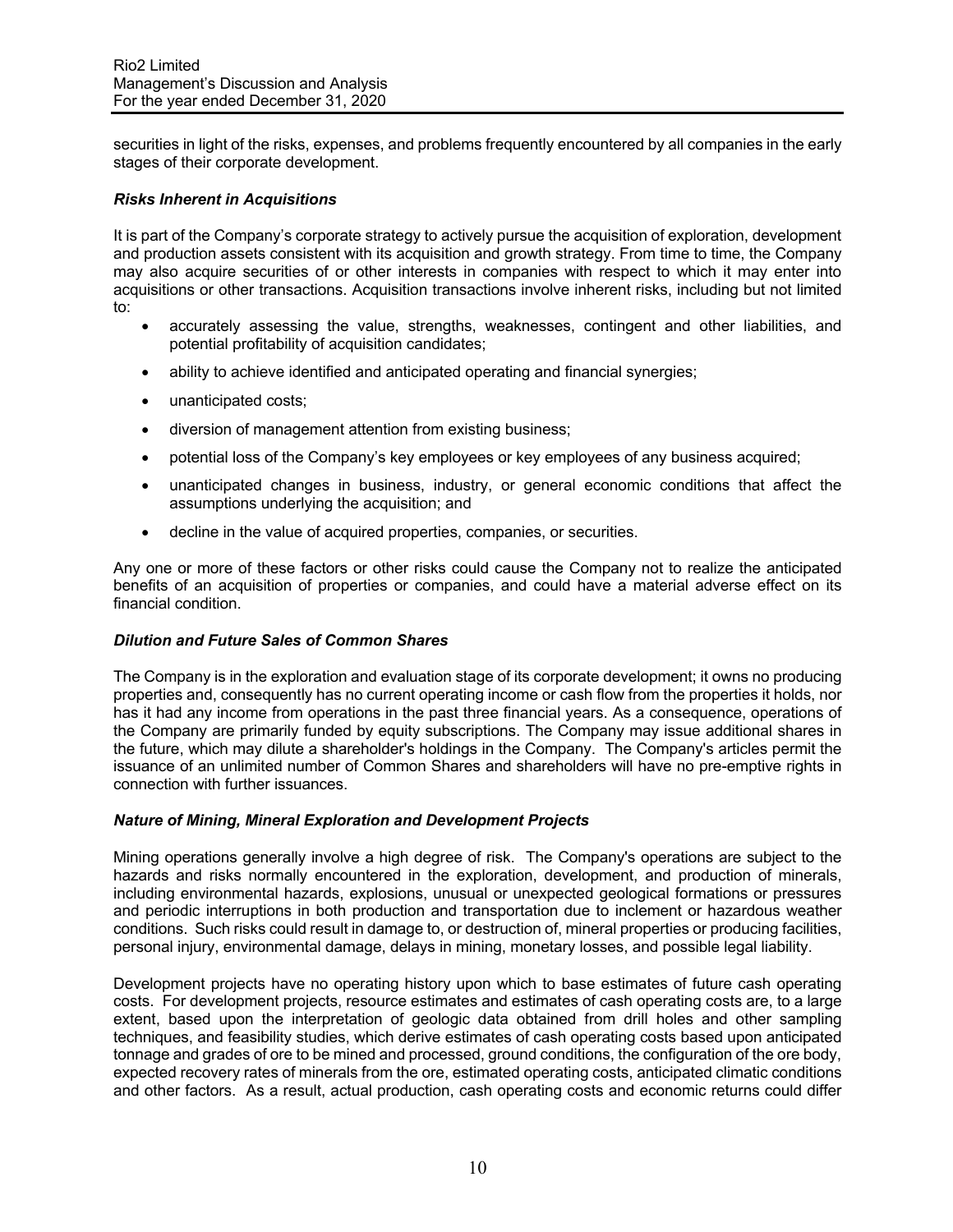significantly from those estimated. It is not unusual for new mining operations to experience problems during the start-up phase, and delays in the commencement of production often can occur.

Mineral exploration is highly speculative in nature. There is no assurance that exploration efforts will be successful. Even when mineralization is discovered, it may take several years until production is possible, during which time the economic feasibility of production may change. Substantial expenditures are required to establish proven and probable mineral reserves through drilling. Because of these uncertainties, no assurance can be given that exploration programs will result in the establishment or expansion of mineral resources or mineral reserves. There is no certainty that the expenditures made towards the search and evaluation of mineral deposits will result in discoveries or development of commercial quantities of ore.

## *Uncertainty of Exploration and Development Projects*

The future development of the Fenix Gold Project requires the construction and operation of a mine, processing plant and related infrastructure. As a result, the Company is subject to all of the risks associated with establishing mining operations including:

- the timing and cost, which will be considerable, of the construction of mining and processing facilities;
- the availability and costs of skilled labour, power, water, transportation and mining equipment;
- costs of operating a mine in a specific environment;
- the need to obtain necessary environmental and other governmental approvals and permits, and the timing of those approvals and permits;
- adequate access to the site; and
- unforeseen events.

The costs, timing and complexities of mine construction and development are increased by the remote location of the Company's properties. It is not unusual in a new mining operation to experience unexpected problems and delays during the construction and development of the mine. In addition, delays in the commencement or expansion of mineral production often occur and, once commenced or expanded, the production of a mine may not meet expectations or estimates set forth in the feasibility study. Accordingly, there are no assurances that the Company will successfully develop mining activities at properties.

## *Uninsured Risks Exist and May Affect Certain Values*

The Company maintains insurance to cover normal business risks. In the course of exploration and development of mineral properties, certain risks, and in particular, unexpected or unusual geological operating conditions including explosions, rock bursts, cave-ins, fire and earthquakes may occur. It is not always possible to fully insure against such risks as a result of high premiums or other reasons. Should such liabilities arise, they could reduce or eliminate any future profitability and result in increasing costs and a decline in the value of the Company's Common Shares.

#### *Key-Man and Liability Insurance Factors Should be Considered*

The success of the Company will be largely dependent upon the performance of its key officers. The Company has not, as yet, purchased any "key-man" insurance with respect to any of its directors, officers, and key employees and has no current plans to do so.

Although the Company may obtain liability insurance in an amount which management considers adequate, the nature of the risks for mining companies is such that liabilities might exceed policy limits, the liabilities and hazards might not be insurable, or the Company might not elect to insure itself against such liabilities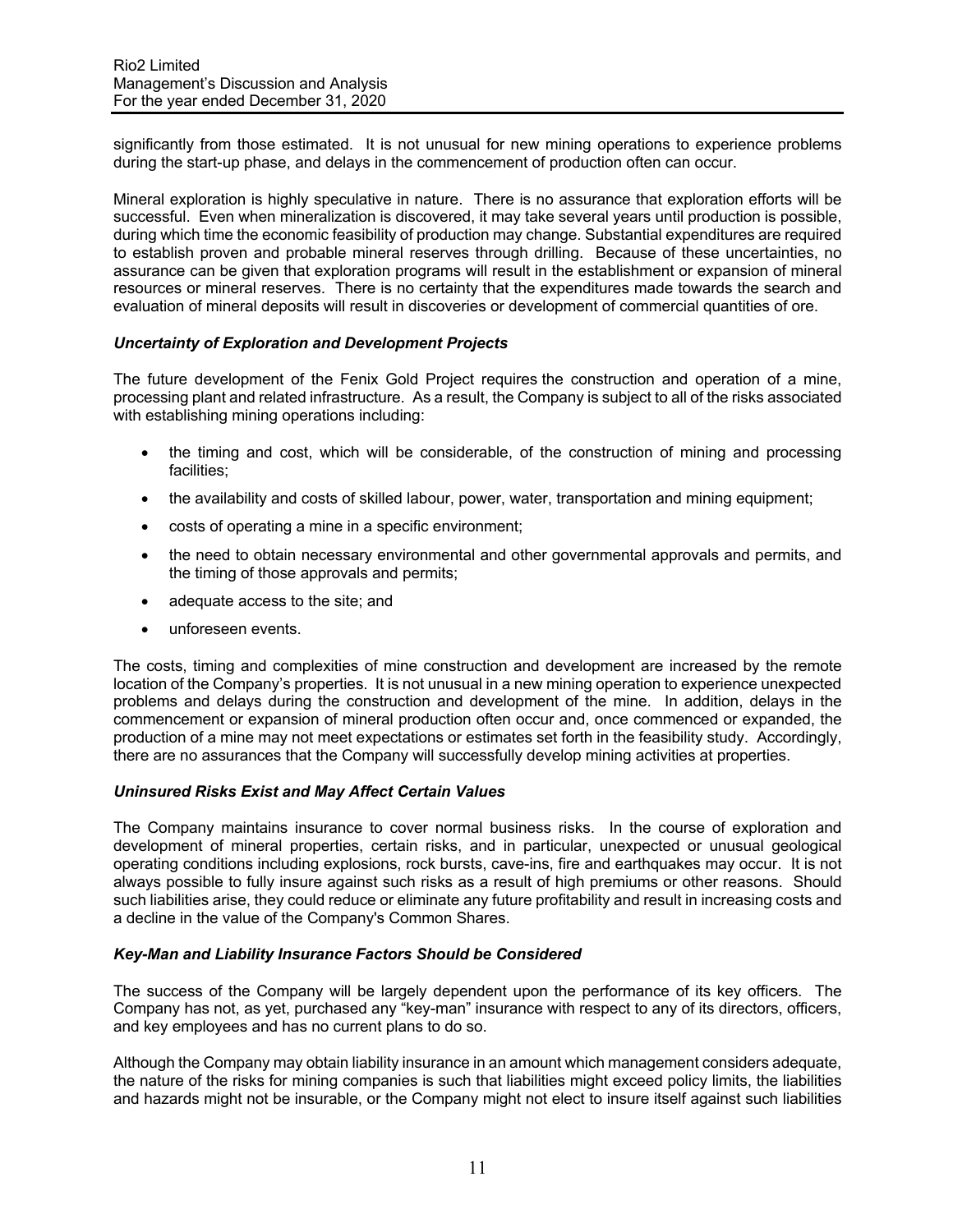due to high premium costs or other reasons, in which event the Company could incur significant costs that could have a material adverse effect upon its financial condition.

### *Dependence on Outside Parties*

The Company has relied upon consultants, engineers and others and intends to rely on these parties for development, construction and operating expertise. Substantial expenditures are required to construct mines, to establish mineral reserves through drilling, to carry out environmental and social impact assessments, to develop metallurgical processes to extract the metal from the ore and, in the case of new properties, to develop the exploration and plant infrastructure at any particular site. If such parties' work is deficient or negligent or is not completed in a timely manner, it could have a material adverse effect on the Company.

## *Ability to Attract and Retain Qualified Personnel*

Recruiting and retaining qualified personnel is critical to the Company's success. The number of persons skilled in the acquisition, exploration and development of mining properties is limited and competition for such persons is intense. As the Company's business activity grows, they will require additional key financial, administrative and mining personnel as well as additional operations staff. If the Company is not successful in attracting and training qualified personnel, the efficiency of its operations could be affected, which could have a material adverse impact on the Company's future cash flows, earnings, results of operations, and financial condition.

## *Factors Beyond Corporation's Control*

The exploration and development of mineral properties and the marketability of any minerals contained in such properties will be affected by numerous factors beyond the control of the Company. These factors include government regulation, high levels of volatility in market prices, availability of markets, availability of adequate transportation and processing facilities and the imposition of new or amendments to existing taxes and royalties. The effect of these factors cannot be accurately predicted.

#### *Government Regulation and Permitting*

The current or future operations of the Company, including development activities, require permits from various federal, provincial or territorial and local governmental authorities, and such operations are and will be governed by laws and regulations governing prospecting, development, mining, production, exports, taxes, labour standards, occupational health, waste disposal, toxic substances, land use, water use, environmental protection, land claims of local people, mine safety, and other matters.

Such exploration activities are also subject to substantial regulation under applicable laws by governmental agencies that will require the Company to obtain permits, licences, and approvals from various governmental agencies. There can be no assurance, however, that all permits, licences, and approvals that the Company may require for its operations and exploration activities will be obtainable on reasonable terms or on a timely basis or that such laws and regulations will not have an adverse effect on any mining project which the Company might undertake.

Failure to comply with applicable laws, regulations, and permitting requirements may result in enforcement actions thereunder, including orders issued by regulatory or judicial authorities causing operations to cease or be curtailed, and may include corrective measures requiring capital expenditures, installation of additional equipment, or remedial actions.

Amendments to current laws, regulations, and permits governing operations and activities of mining companies, or more stringent implementation thereof, could have a material adverse impact on the Company and cause increases in exploration expenses, capital expenditures or production costs or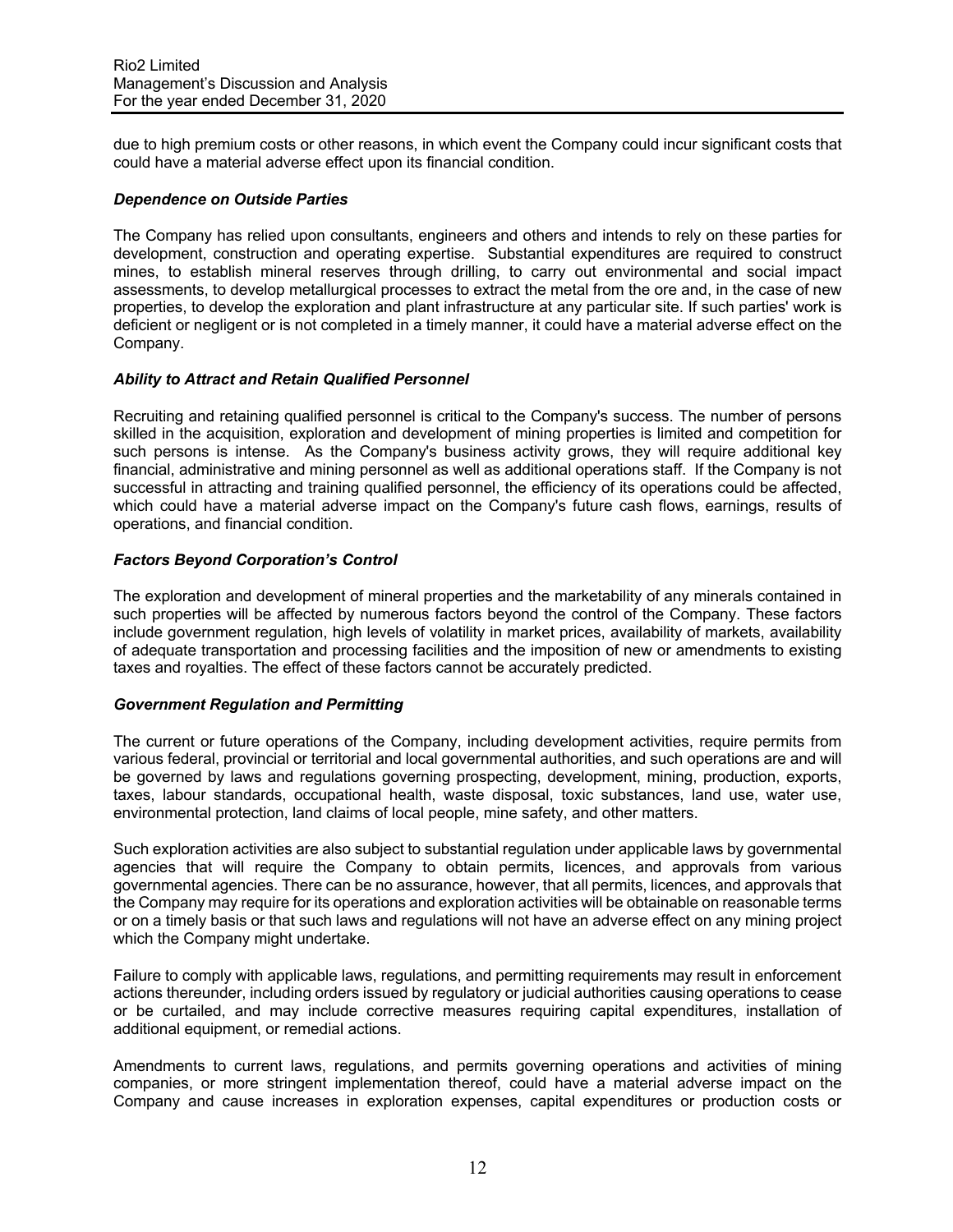reduction in levels of production at producing properties or require abandonment or delays in development of new mining properties.

To the best of the Company's knowledge, it is operating in compliance with all applicable rules and regulations.

### *Environmental Risks and Hazards*

The Company's activities are subject to extensive national, provincial, and local laws and regulations governing environmental protection and employee health and safety. The Company is required to obtain governmental permits and provide bonding requirements under environmental laws. All phases of the Company's operations are subject to environmental regulation. These regulations mandate, among other things, the maintenance of water quality standards and land reclamation. They also set forth limitations on the generation, transportation, storage, and disposal of solid and hazardous waste. Environmental legislation is evolving in a manner which will require stricter standards and enforcement, increased fines and penalties for non-compliance, and more stringent environmental assessments of proposed projects. There is no assurance that future changes in environmental regulation, if any, will not adversely affect the Company's operations.

Environmental laws and regulations are complex and have tended to become more stringent over time. These laws are continuously evolving. The Company is not able to predict the impact of any future changes in environmental laws and regulations on its future financial position due to the uncertainty surrounding the ultimate form such changes may take.

Existing and possible future environmental legislation, regulations and actions could cause additional expense, capital expenditures, restrictions, and delays in the activities of the Company, the extent of which cannot be predicted.

### *Other Tax Considerations*

The Canadian federal and provincial tax treatment of natural resource activities has a material effect on the advisability of investing in mining companies. The ability of the Company to claim and collect tax credits relating to its natural resource activities and the return on an investment in Common Shares will be subject to applicable tax laws. There can be no assurance that applicable tax laws will not be amended so as to fundamentally alter the tax consequences of claiming and collecting tax credits and holding or disposing of the Common Shares.

## *Share Price Fluctuations*

The market price of securities of many companies, particularly development stage companies, experience wide fluctuations in price that are not necessarily related to the operating performance or the underlying asset values of prospects of such companies. There can be no assurance that fluctuations in the Company's share price will not occur.

#### *Price Volatility of Publicly Traded Securities*

Securities of exploration and mining companies have experienced substantial volatility in the past, often based on factors unrelated to the financial performance or prospects of the companies involved. These factors include macroeconomic developments in North America and globally, and market perceptions of the relative attractiveness of particular industries. The Company's share price is also likely to be significantly affected by short-term changes in metal prices or in the Company's financial condition or results of operations as reflected in quarterly earnings reports. Other factors unrelated to the Company's performance that may have an effect on the price of the Common Shares include the following: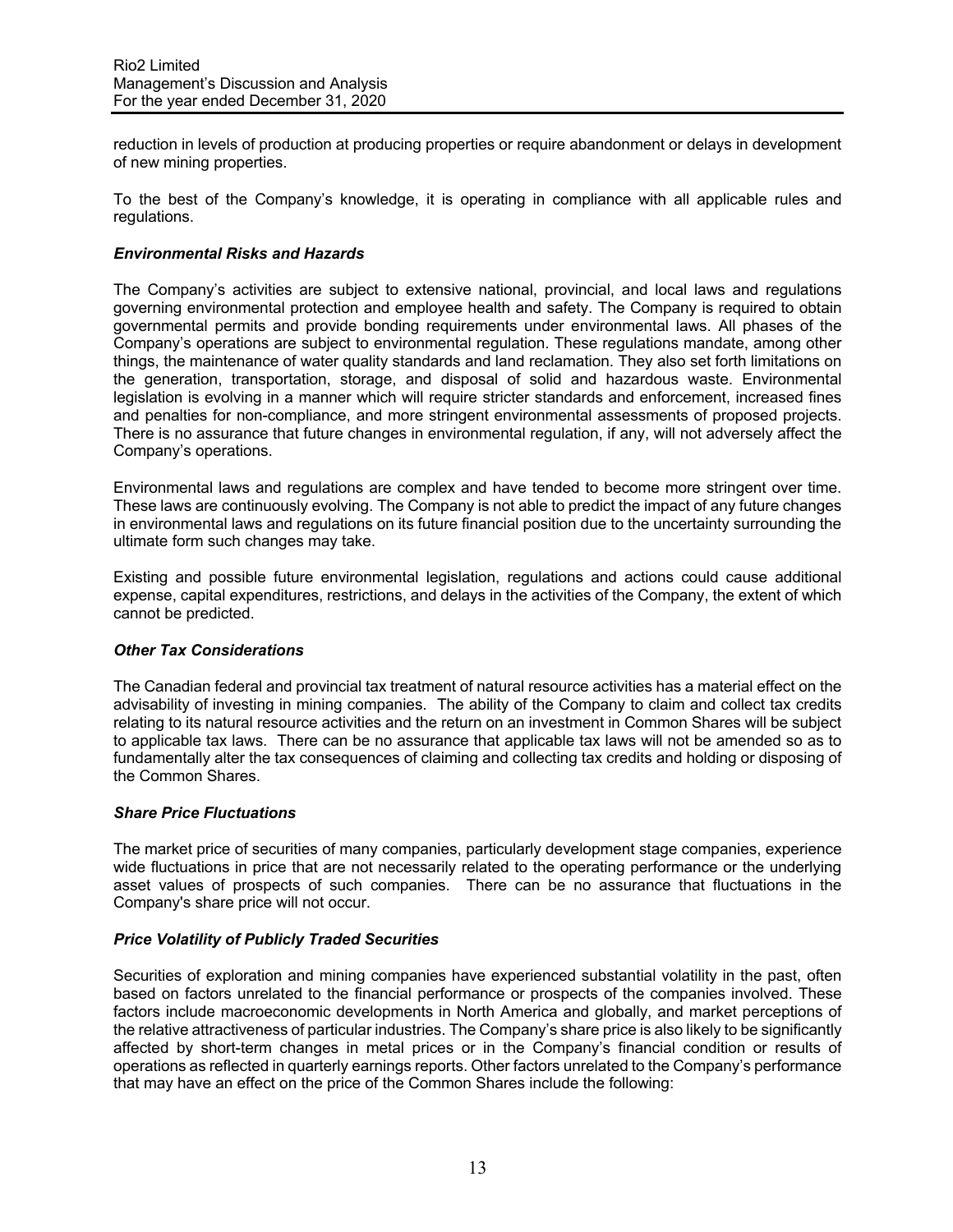- the extent of analyst coverage available to investors concerning the Company's business may be limited if investment banks with research capabilities do not follow its securities;
- limited trading volumes and general market interest in the Company's securities may affect an investor's ability to trade the Common Shares; and
- the relatively small number of publicly held Common Shares may limit the ability of some institutions to invest in the Company's securities.

As a result of any of these factors, the market price of the Common Shares at any given point in time may not accurately reflect the Company's long-term value.

## *Conflicts of Interest*

There are potential conflicts of interest which the directors and officers of the Company may be subject in connection with the operations of the Company. Some of the directors and officers of the Company may be, or may become, engaged in the mineral exploration or mining industry, and situations may arise where directors, officers, and promoters will be in direct conflict with the Company. Such conflicts must be disclosed in accordance with, and are subject to such other procedures and remedies as apply under, the *Ontario Business Corporations Act*, and the applicable statutes of the jurisdictions of incorporation of the Company's subsidiaries.

## **CRITICAL ACCOUNTING ESTIMATES**

The Company's accounting policies are presented in Note 3 to the audited consolidated financial statements for the year ended December 31, 2020. These accounting policies can have a significant impact on the financial performance and financial position of the Company.

The preparation of the audited consolidated financial statements, using accounting policies consistent with International Financing Reporting Standards ("IFRS") and Interpretations of the International Financial Reporting Interpretations Committee ("IFRIC"), requires management to make estimates and assumptions which affect the reported amount of assets and liabilities, disclosure of contingent assets and liabilities at the date of the audited consolidated financial statements, and the reported amount of revenue and expenses during the reporting period. The most significant judgements applying to the Company's financial statements include Share-based payment transactions and Mineral resource estimate. Key judgements include the timing commencement of commercial production which in turn impacts the realization of input tax inputs. While management believes the estimates are reasonable, actual results could differ from those estimates and could impact future results of operations and cash flows.

#### **Financial Instruments**

Financial instruments disclosures require the Company to provide information about: a) the significance of financial instruments for the Company's financial position and performance and, b) the nature and extent of risks arising from financial instruments to which the Company is exposed during the period and at the statement of financial position date, and how the Company manages those risks. Please refer to note 4 of the Company's 2020 annual financial statements for a discussion of the factors that affects Rio2.

### **CHANGES IN ACCOUNTING POLICIES AND DISCLOSURES**

#### IFRS 17 – Insurance Contracts

IFRS 17 establishes the principles for the recognition, measurement, presentation and disclosure of insurance contracts within the scope of the standard. The objective of IFRS 17 to ensure that an entity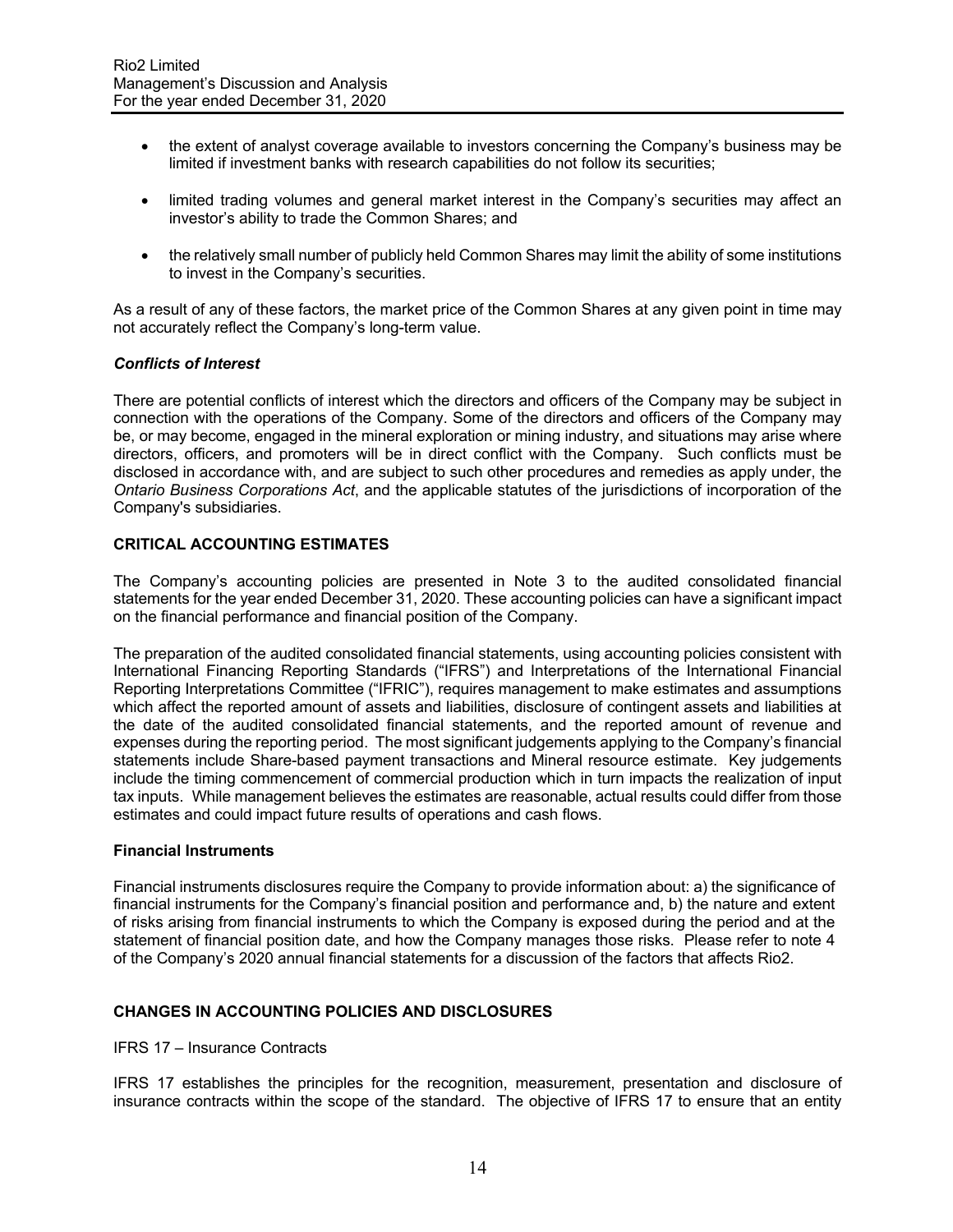provides relevant information that faithfully represents those contracts. This information gives a basis for users of financial statements to assess the effect that insurance contracts have on the entity's financial position, financial performance and cash flows. The standard is effective for periods beginning on or after January 1, 2023. The Company has not yet assessed the future impact of this new standard on its financial statements.

## **MATERIAL LEGAL PROCEEDINGS**

The Company is not a party to any legal proceedings.

### **EXECUTIVE TEAM**

| Alexander Black    | - Chief Executive Officer, President and Director                            |
|--------------------|------------------------------------------------------------------------------|
| Andrew Cox         | - Executive Vice President – Chief Operating Officer                         |
| Kathryn Johnson    | - Executive Vice President – Chief Financial Officer and Corporate Secretary |
| Jose Luis Martinez | - Executive Vice President – Chief Strategy Officer                          |
|                    |                                                                              |

## **BOARD OF DIRECTORS**

| Dr. Klaus Zeitler  | - Chairman and Director                           |
|--------------------|---------------------------------------------------|
| Alexander Black    | - Chief Executive Officer, President and Director |
| Drago Kisic        | - Director                                        |
| Ram Ramachandran   | - Director                                        |
| Sidney Robinson    | - Director                                        |
| Albrecht Schneider | - Director                                        |
| David Thomas       | Director                                          |
|                    |                                                   |

## **OUTSTANDING COMMON SHARES, OPTIONS, RESTRICTED SHARE UNITS AND WARRANTS**

As at April 19, 2021, there were 199,593,604 issued and fully paid common shares.

#### Stock Options

The following table summarizes the Company's stock options as at April 19, 2021:

|                      | Outstanding                                     |                                    | <b>Exercisable</b>   |                                    |
|----------------------|-------------------------------------------------|------------------------------------|----------------------|------------------------------------|
| Number of<br>Options | Weighted average remaining<br>contractual years | Weighted average<br>exercise price | Number of<br>Options | Weighted average<br>exercise price |
| 445.566              | 0.27                                            | \$0.91                             | 445.566              | \$0.91                             |
| 1.366.735            | 0.87                                            | \$1.53                             | 1.366.735            | \$1.53                             |
| 500,025              | 1.02                                            | \$2.25                             | 500.025              | \$2.25                             |
| 166.675              | 1.12                                            | \$2.56                             | 166,675              | \$2.56                             |
| 333,350              | 1.38                                            | \$1.66                             | 333,350              | \$1.66                             |
| 777.817              | 1.95                                            | \$0.82                             | 533.360              | \$0.82                             |
| 1,873,333            | 2.45                                            | \$0.65                             | 1,260,000            | \$0.65                             |
| 5.380.000            | 3.40                                            | \$0.55                             | 1.793.333            | \$0.55                             |
| 3,650,000            | 4.20                                            | \$0.65                             |                      | \$0.65                             |
| 14.493.501           | 2.91                                            | \$0.81                             | 6.399.045            | \$1.07                             |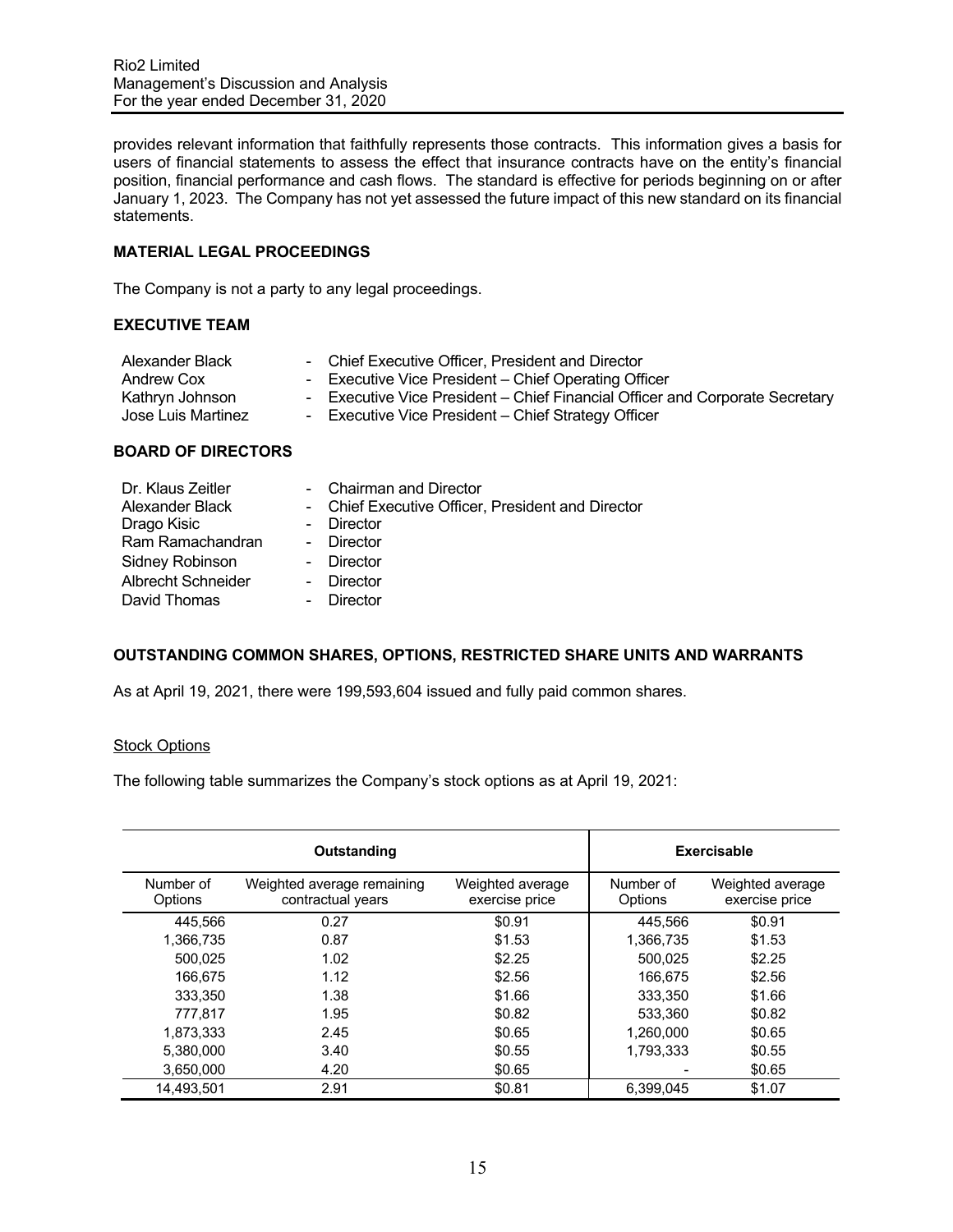Each option entitles the holder to purchase one Common Share for a period of five years from the date of grant. The options granted by Rio2 vest 1/3 equally over a three-year period. The options assumed from Atacama, if not already vested, vested in full on July 24, 2018. The grant of the RSUs and options are subject to the terms of the Share Incentive Plan and the Stock Option Plan respectively, and final regulatory approval and if applicable, shareholder approval.

#### Restricted Share Units

RSU outstanding as of April 19, 2021 are as follows:

|                                     | Number of RSUs |
|-------------------------------------|----------------|
| Outstanding, December 31, 2018      | 520.026        |
| Issued                              | 150,000        |
| Vested and settled in common shares | (324, 454)     |
| Cancelled                           | (33, 335)      |
| Outstanding, December 31, 2019      | 312.237        |
| Issued                              | 400.000        |
| Vested and settled in common shares | (212, 237)     |
| Cancelled                           |                |
| Outstanding, December 31, 2020      | 500,000        |
| Outstanding, April 19, 2021         | 500,000        |
|                                     |                |

The RSUs, which original terms saw a vesting schedule of 1/3 equally over a three-year period, include a time-based and a performance-based component with a multiplier as determined by the Company's Board of Directors, and entitle the holder to an amount computed by the value of a notional number of Common Shares designated in the award. The RSUs that vested and were settled in common shares during the year ended December 31, 2020 were awarded a multiplier of 2 by the Company's Board of Directors.

The RSUs may be settled in equity instruments, or cash, at the sole discretion of the Company. The choice to settle in equity instruments does not have any commercial substance and the Company does not have a past practise of settling in cash.

#### Warrants

In February and March 2019 as part of the private placement of 15,217,391 units, the Company issued 15,217,391 warrants with an exercise price of \$0.65 and an expiry of two years. 12,623,525 warrants expired on February 28, 2021 and 2,593,866 warrants expired on March 13, 2021.

On August 13, 2019, as part of the bought deal of 62,500,000 units, the Company issued 31,250,000 warrants with an exercise price of \$0.50, which will expire on August 13, 2022.

Warrants outstanding as of April 19, 2021 were:

| Expiry<br>dates                         | Number of warrants  | Conversion price |
|-----------------------------------------|---------------------|------------------|
| 2022<br>$\overline{A}$<br>Auaust<br>ر ا | 450<br>28.2<br>14.  | \$0.50           |
|                                         | 450<br>28.27<br>'4. |                  |

## **QUALIFIED PERSONS**

Enrique Garay, MSc P.Geo., Senior Vice President - Geology is the Qualified Person for the Company.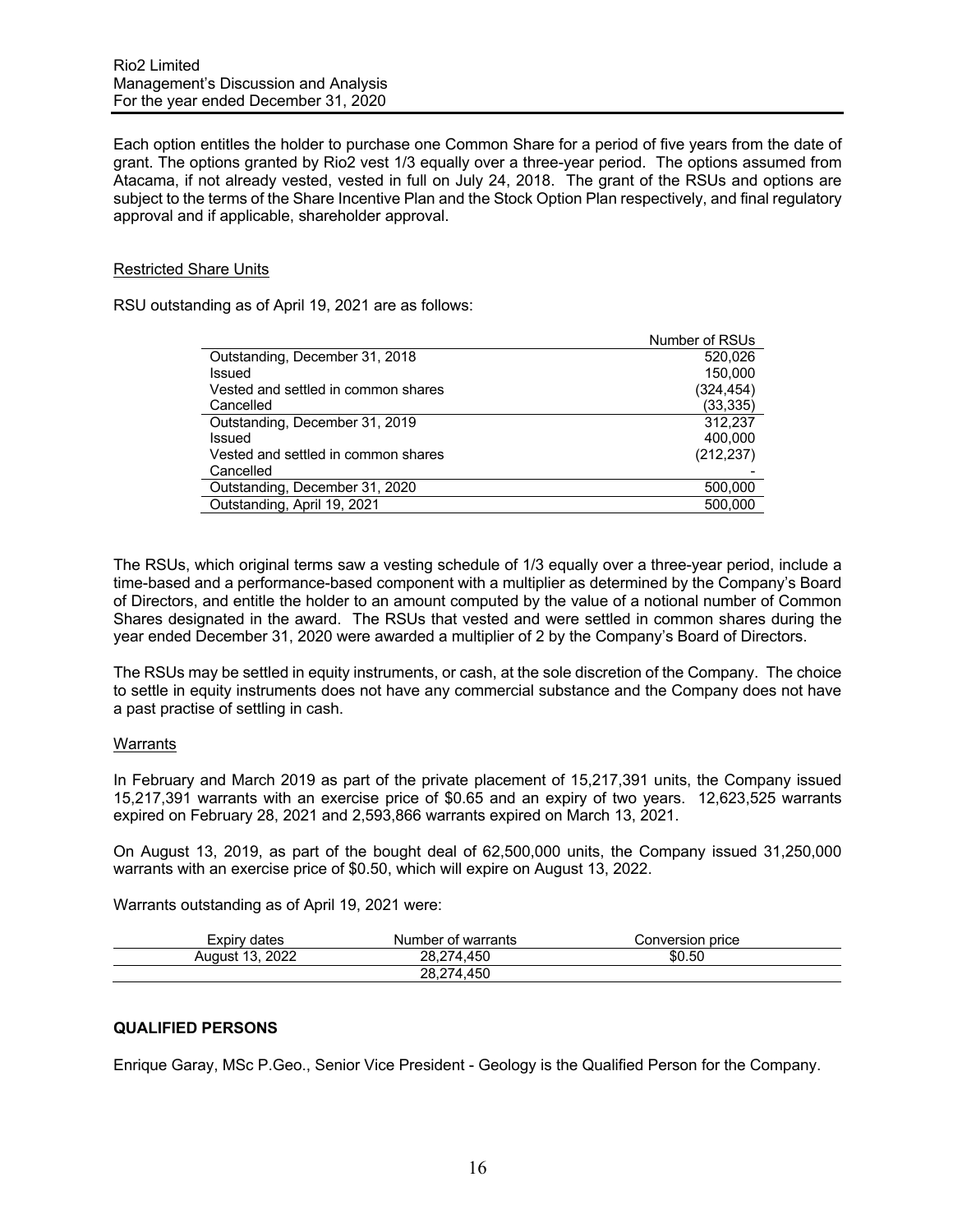## **TECHNICAL INFORMATION**

Where appropriate, certain information contained in this MD&A regarding the Company's Fenix Gold Project or in a document incorporated or deemed to be incorporated by reference herein updates information from the report entitled "Updated Pre-feasibility Study for the Fenix Gold Project" dated October 15, 2019, prepared by Raul Espinoza (QP) MAusIMM CP, Anthony Maycock (QP) P.Eng., Mario Rossi (QP) FAusIMM CP, Denys Parra (QP) SME, Registered Member and Andres Beluzan (QP) Chilean Mining Commission, Registered Member and addressed to Rio2 Limited (the "Fenix Technical Report"). Any updates to the scientific or technical information derived from the Fenix Technical Report and any other scientific or technical information contained in this MD&A was approved by Enrique Garay, MSc P.Geo., a "Qualified Person" for the purposes of National Instrument 43-101 and an officer of the Company.

## **FORWARD-LOOKING INFORMATION**

This MD&A contains certain statements that may constitute "forward-looking statements." All statements, other than statements of historical fact, included herein, including but not limited to, statements regarding future anticipated property acquisitions, the nature of future anticipated exploration programs and the results thereof, discovery and delineation of mineral resources/reserves, business and financing plans and business trends, are forward-looking statements. Although the Company believes that such statements are reasonable, it can give no assurance that such expectations will prove to be correct.

Forward-looking statements are typically identified by words such as: believe, expect, anticipate, intend, estimate, postulate and similar expressions, or which by their nature refer to future events. The Company cautions investors that any forward-looking statements by the Company are not guarantees of future performance, and that actual results may differ materially from those in forward looking statements as a result of various factors, including, but not limited to, variations in the nature, quality and quantity of any mineral deposits that may be located, variations in the market for, and pricing of, any mineral products the Company may produce or plan to produce, the Company's inability to obtain any necessary permits, consents or authorizations required for its activities, the Company's inability to produce minerals from its properties successfully or profitably, to continue its projected growth, to raise the necessary capital or to be fully able to implement its business strategies, and other risks and uncertainties identified herein under "Risks and Uncertainties".

Should one or more of these risks and uncertainties materialize, or should underlying assumptions prove incorrect, actual results may vary materially from those described in any of those forward-looking statements. For this reason, investors should not attribute undue certainty to or place undue reliance on forward-looking statements.

Historical results of operations and trends that may be inferred from the following discussion and analysis may not necessarily indicate future results from operations. In particular, the current state of the global securities markets may cause significant fluctuations in the price of the Company's securities and render it difficult or impossible for the Company to raise the funds necessary to develop any of its present or future mineral properties.

Additional information regarding the Company and factors that could affect its operations and financial results are included in reports on file with Canadian securities regulatory authorities and may be accessed through the SEDAR website (www.sedar.com). Furthermore, the forward-looking statements contained in this MD&A are made as of the date of this MD&A and the Company does not undertake any obligation to update publicly or to revise any of the included forward-looking statements, whether as a result of new information, future events or otherwise, except as may be required by applicable securities laws. The Company's forward-looking statements are expressly qualified in their entirety by this cautionary statement.